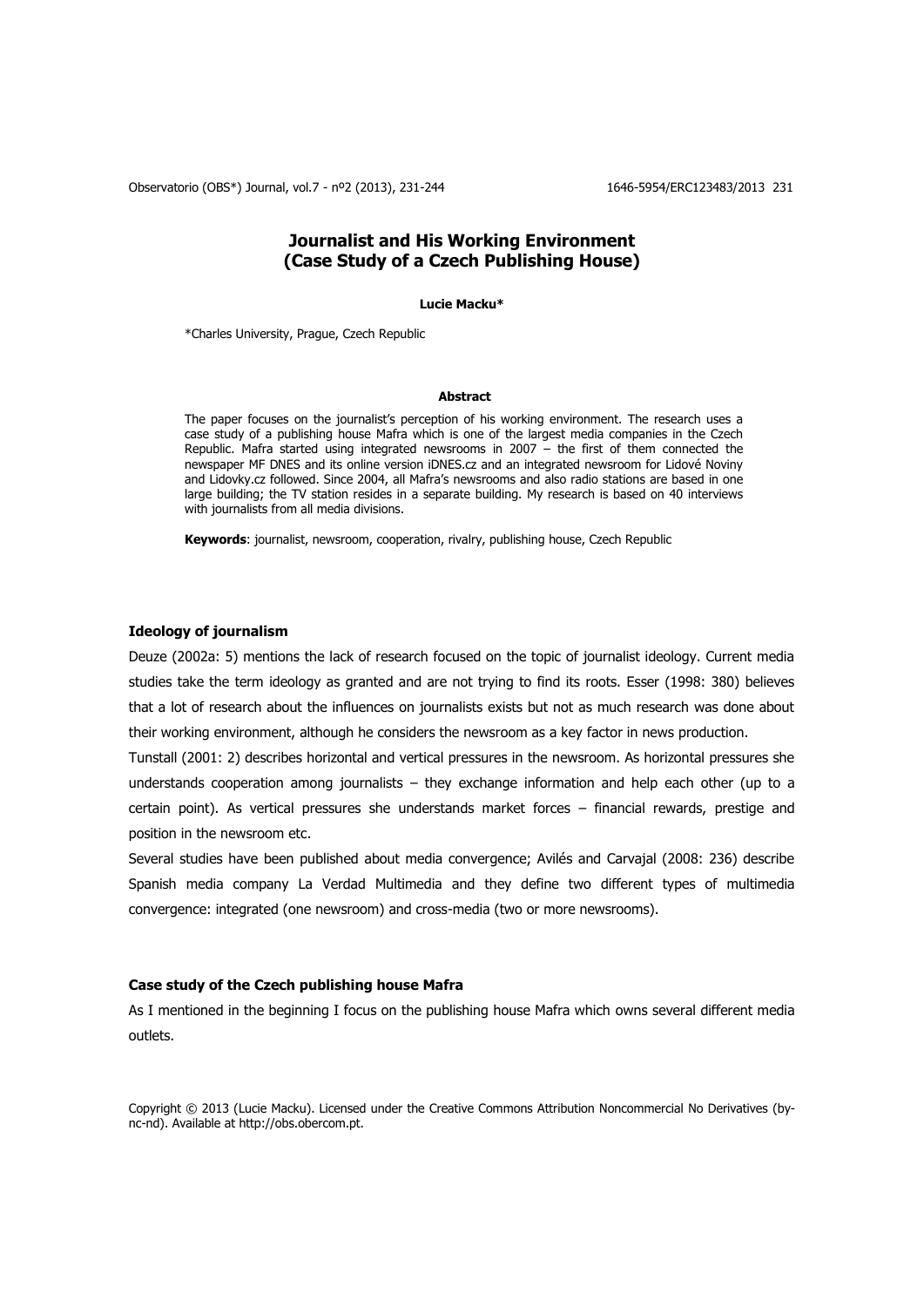| <b>Title</b>      | <b>Description</b>                                    | <b>Circulation/Real users</b><br>(in 2010) |
|-------------------|-------------------------------------------------------|--------------------------------------------|
| <b>MF DNES</b>    | National daily newspaper with regional<br>supplements | 220 000                                    |
| <b>iDNES.cz</b>   | Online news, originally connected to MF DNES          | 186 000                                    |
| Lidové noviny     | National daily newspaper                              | 41 000                                     |
| Lidovky.cz        | Online news, originally connected to Lidové<br>noviny | 66 000                                     |
| <b>Metro</b>      | Free daily newspaper                                  | 270 000                                    |
| Metro.cz          | Online portal of Metro newspaper                      | 8 0 0 0                                    |
| <b>Expres</b>     | Radio station $-$ pop music                           | 50 000/week                                |
| <b>Classic FM</b> | Radio station – classical music                       | 30 000/week                                |
| Óčko              | Music TV station                                      | 1 000 000/month                            |

## **Media divisions of the publishing house Mafra<sup>1</sup>**

# **Methodology**

My methodological approach follows the grounded theory invented by Glaser and Strauss in 1967 (Glaser and Strauss 2009) and later changed by Strauss and Corbin (1990). The theory consists of three main elements: concepts, categories and propositions. The focal point of the grounded theory is that the researcher does not state anything a priori but develops the statements during the process of research. "Grounded theory is multivariate. It happens sequentially, subsequently, simultaneously, serendipitously, and scheduled" (Glaser 1998: 15). The most important concepts of grounded theory are open coding and theoretical memoing. "Memos are the theorizing write-up of ideas about substantive codes and their theoretically coded relationships as they emerge during coding, collecting and analyzing data, and during memoing" (Glaser 1998: 37). In the next step memos are sorted, which is key to formulation of a theory for presentation to others. The last step is the writing up of the sorted memo piles after sorting.

In my research I have found different concepts which I finally summed up into five main categories:

- 1.) Relations in the newsroom and the publishing house
- 2.) Organization of work
- 3.) Outside pressures
- 4.) Meaning of success
- 5.) Identification of the journalist with the newspaper/radio/TV/publishing house

 $1$  [www.unievydavatelu.cz](http://www.unievydavatelu.cz/)[, www.netmonitor.cz](http://www.netmonitor.cz/)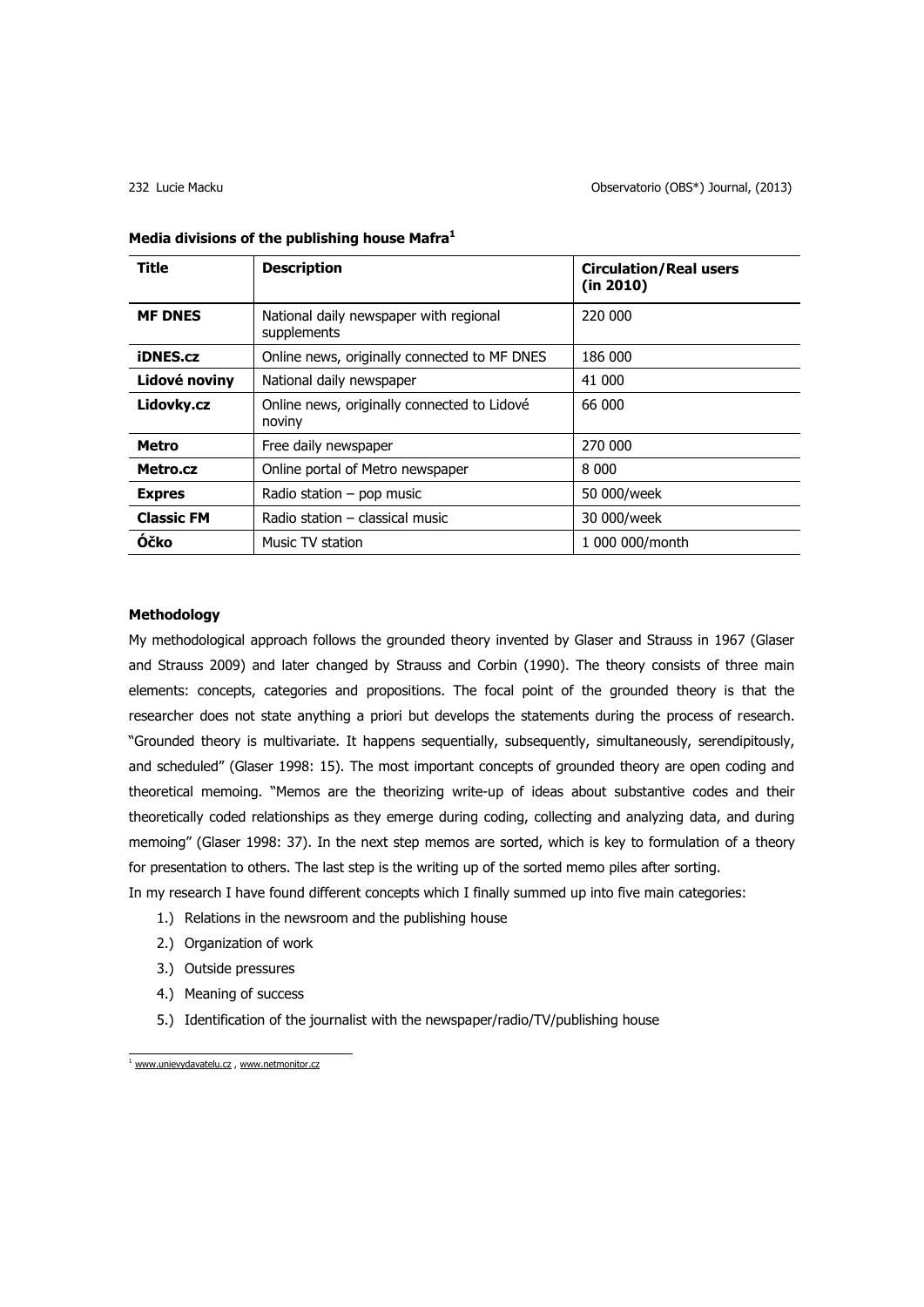#### **Relations in the newsroom and the publishing house**

Most of the journalists were confused about their positions and relations at the newsroom. The journalists from the main national dailies at one point spoke about the others as "one family", but in the next sentence as "the biggest competition". "There is no reason for cooperation with the other newspapers. They are our sisters but at the same time our biggest rivals," (MF DNES).

When asked about the relations in the newsroom, many journalists started to speak about the relations in their own section, as if they lived only in the small micro-world of their own section (culture, sport, business etc.). They perceived the length of their section and its development as the most important thing. The journalists always mentioned that their section is very independent of the others. "I do not understand it, but our newspapers have an obsession to change the layout every other year. So our section moved from 4 to 8 pages, and now we are part of another section. It is a permanent struggle without any logic," (Lidové noviny).

Cooperation with other sections is almost non-existent. The only part of the newspapers which was often mentioned in a positive way was the cooperation with regional newsrooms. "We have all the information immediately. There are 300 journalists across the Czech Republic working for us. It is 6 times bigger than the Czech News Agency," (iDNES.cz). On the other hand, the journalists from TV and radio felt a bit isolated; they said there was no cooperation with any other division, apart from the cross-promotion through the publishing house.

The rivalry in the newsrooms is especially obvious when it is time to decide who will be on the front page. There is a strong rivalry between authors and their editors. The journalists in sections like Science or Culture did not feel any rivalry as they thought there was no place for competition in a section as small as theirs. The strongest connection and cooperation was between the print and online version of MF DNES and iDNES.cz. "The paper gives us the comfort of a base. We share photographs, documents, some contacts and some regional reporters," (iDNES.cz).

The journalists believed that prestige in the newsroom shifted from the print version to the online version. "The flow of the journalists used to be always from online to print. But last year we acquired the best political commentator for the online version. And there will be more of these changes," (iDNES.cz).

Everyone agreed that the online (iDNES) and print version (MF DNES) are now seen as equal. When the online version started in 1998, there were only 4 journalists writing for it at the time, trying to convince the print journalists to give them some scoop. And most of the time they did not succeed. A lot has changed since then, iDNES now employs around 80 reporters and there is a strong cooperation with the print version – on how and when to publish a scoop. In the beginning of the integrated newsroom, the chief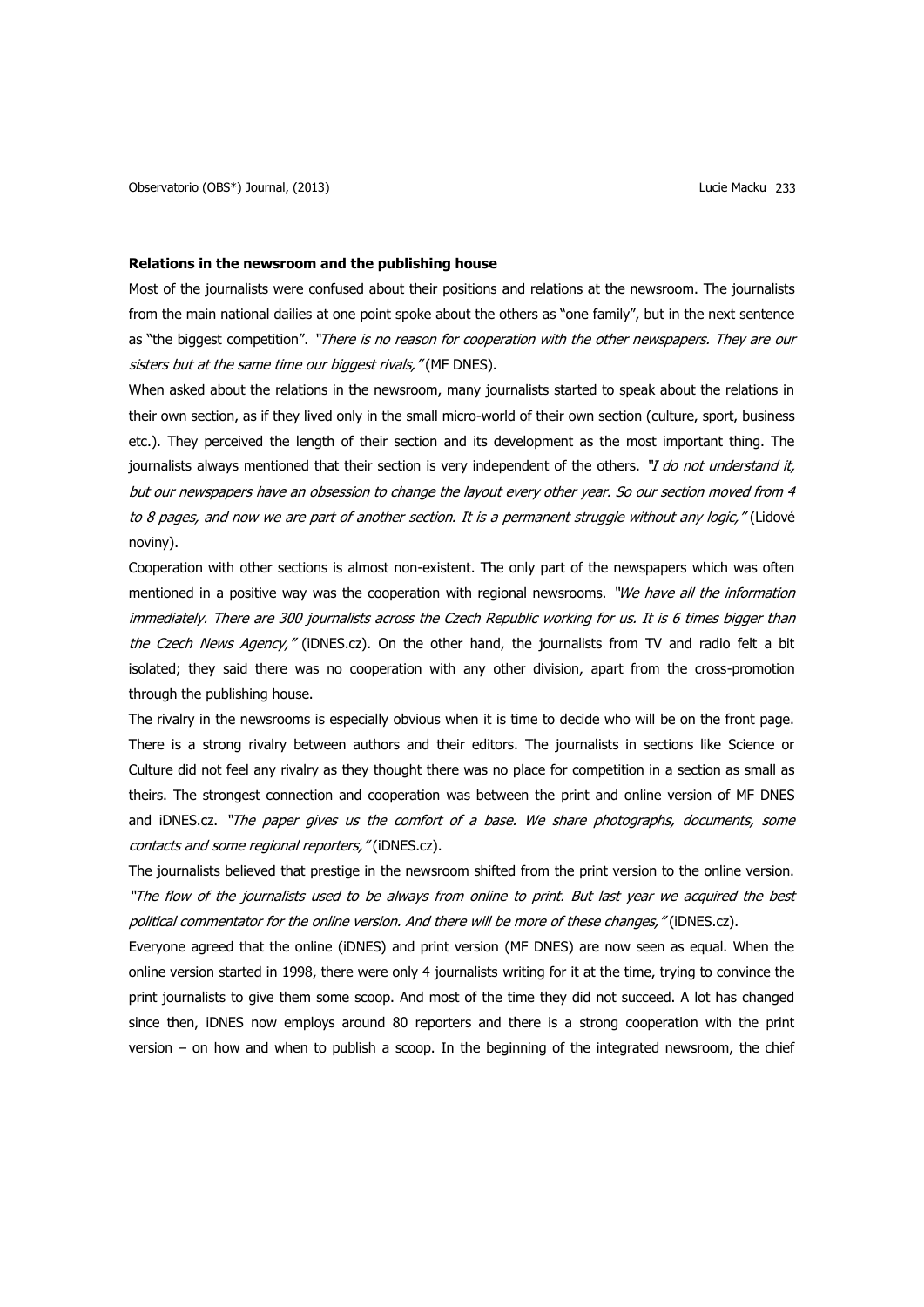editors created a special quide with some basic rules. And one of the rules was: "Online always first." "The web isn't a supplement to the newspapers, they must cooperate," (MF DNES).

Unlike the biggest newspaper and online site, the other newspapers and their internet versions do not cooperate at all. Lidovky.cz (the online version of Lidové noviny) has just 7 reporters and is mostly considered to be a supplement to the newspaper. The same situation is between the free newspaper Metro and Metro.cz – only one reporter is in charge of the online version.

As the online version of daily Metro is not very popular, journalists are not keen on putting their stories online. The only time they do not mind using the online version is when their interview or story needs to be cut for the print version and they can use the original version for the online edition.

### **Rivalry among media outlets**

The journalists agreed that no one considers the free newspaper Metro as competition. "We are a low-cost newspaper, without any ambition to make the history of Czech journalism," (Metro). The attitude of the news journalist towards the radio stations and the music TV station is similar as their relation to Metro. The only way of so called cooperation is the cross-promotion – when the media outlets advertise each other. There is only one marketing, sales and distribution department in the publishing house.

The most important values in judging the other newsrooms are size and success of the other media outlet. The greatest rivalry is between the two large daily newspapers MF DNES and Lidové noviny. "I am always happy when I find something out sooner than Lidové noviny. We say hi to each other and the next day we have a look who has covered some news better. We are on different floors and do not have access to the other floor," (MF DNES).

The journalists are worried about the future of the two dailies, everyone expects the less successful to be cancelled soon. MF DNES is the most popular non-tabloid paper with around 800 000 readers and a circulation of 220 000 as opposed to Lidové noviny which has around 220 000 readers and a circulation of 41 000.

There is no kind of cooperation between different media outlets. The managers believe it needs time to settle down and then it will start producing more news. "Of course, everyone is afraid of cooperation because of the job loss," (Lidové noviny). Several journalists went across to another media outlet but there are no changes happening on a regular basis. Also, there is not such a strong competition between the online versions of two main daily newspapers. The editor in chief of Lidové noviny is even a member of the Supervisory board of the online news portal iDNES.cz. The journalists do not consider it as a conflict of interests, although they admit that the journalists from these two media outlets cooperate much more since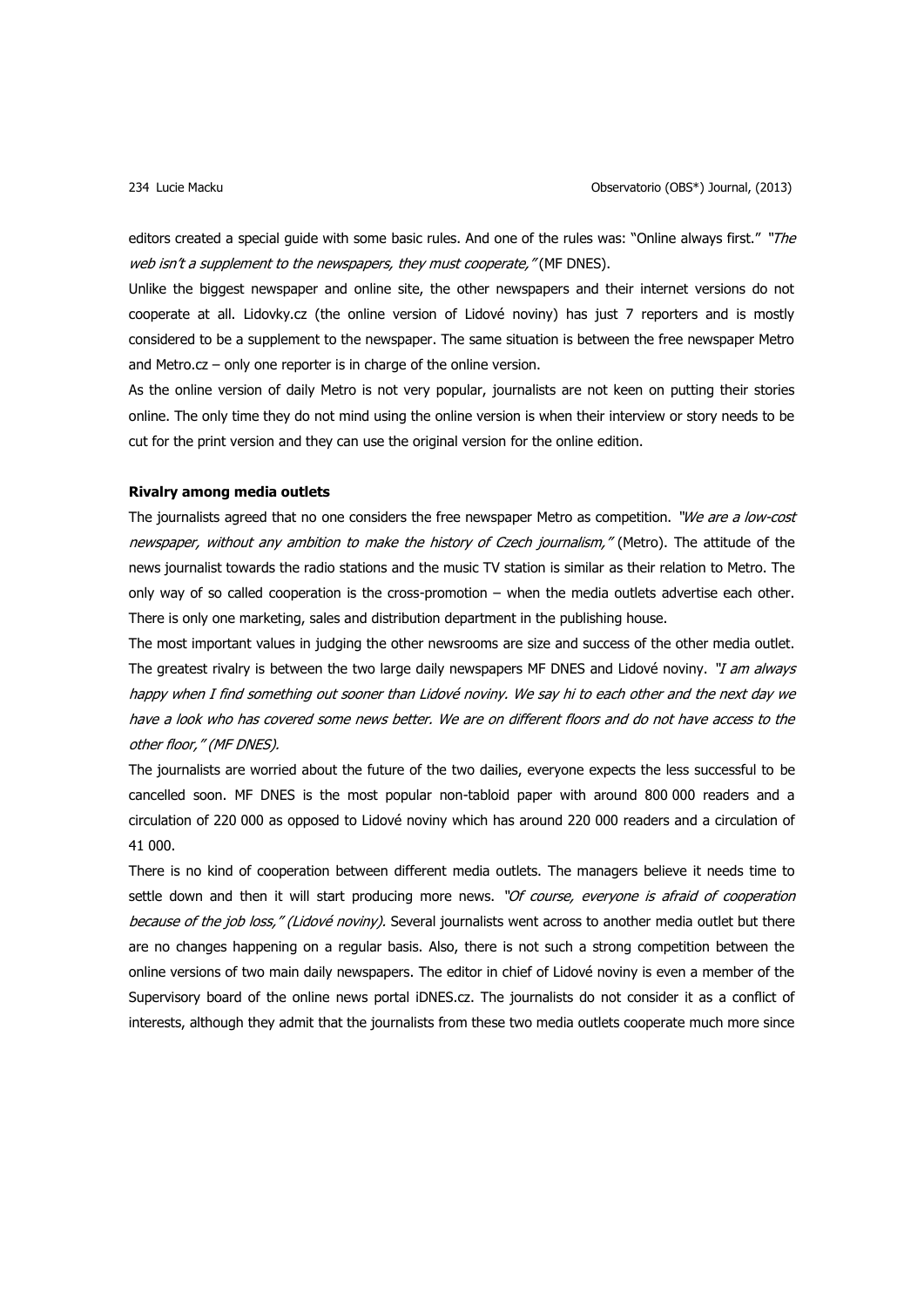then. A similar situation also applies vice versa – the director of iDNES.cz used to be in charge of Lidovky.cz at the same time. The only section that these two online portals share, are the computer programmers.

The cooperation between online and print is not as close in the case of magazines and supplements. "The online and print version of ONA DNES (a supplement magazine for women) is completely different. There are two separate newsrooms working on it. We only use the same interviews for both versions." (MF DNES). The only part of the newsroom which is the same for the print and online version is the video team. They work for both divisions and attend meetings of both. The print journalists are proud of their supplement magazine sections which satisfy readers even if there isn't any important news. "Our circulation doesn't drop. We have a lot of supplements," (MF DNES).

Some of journalists mentioned that they were worried that deeper cooperation among the media outlets might possibly irritate the readers. This might suggest that they understand cooperation more as just crosspromotion than other ways collaboration. "When  $I$  (a reporter from radio) find some interesting news  $I$ always double check if it was published at our news outlets too, so I can cite them as the source," (Classic FM).

An interesting fact is that even radio and television stations focused on the same audience do not cooperate at all. Their reporters often mentioned the music magazine Filter which does not exist anymore, but when it was still in print they used to cooperate much more with it – simply because of personal relations. "With Filter, we were friends. There is no friendship anymore," (Expres). A Few journalists from radio and TV stations mentioned that even when they ask the news outlets for some material, they never get what they ask for. "They (people from the news) look at us as if we are something less important, because we produce entertainment, not news," (Óčko).

The main means of communication, according to most of the journalists, are the regular meetings that only involve one specific media outlet. There aren't any meetings at the publishing house that include all the journalists from all the media outlets. As Avilés and Carvajal state (2008), the media convergence brings competition, especially in regard of the exclusiveness of topics. During my research all the questioned journalists often emphasized the independence of their own section whenever I asked about the cooperation with the other sections.

#### **Organization of work**

All journalists stressed the need of very efficient and punctual division of work. "We try our best not to double the journalists. Two or three journalists go together to important occasions – one is writing it immediately online, one is interviewing everyone around and another one (usually the print journalist) is focusing on a special topic, "(Lidové noviny).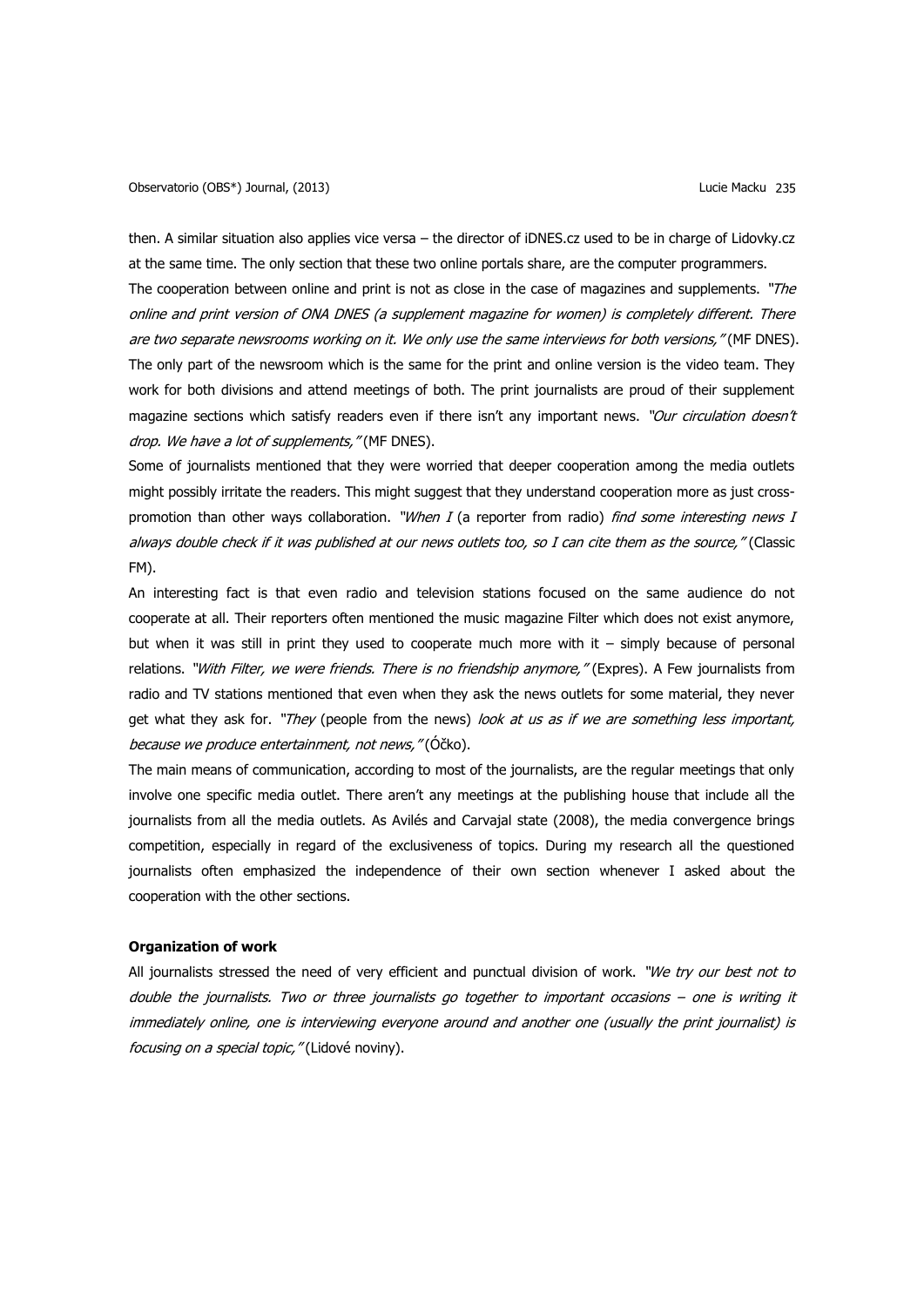When asked about their work, the journalists often mentioned different activities, to point out that, in the end, everyone is doing everything. "There are six of us in the foreign section – in the beginning we tried to divide all news according to our language skills, but we ended up doing everything," (Lidové noviny).

The daily newspaper MF DNES has different local supplements for every region; their deadlines differ by up to 3 hours. The first deadline is in Jihlava (a city in South Bohemia) at 8.25pm, the latest deadline is in Prague at 11.30pm. "Champions League ends at 10pm, so the readers from Jihlava cannot find any information about the football match, unlike the readers from Prague," (MF DNES).

A completely different division of work is used at daily newspaper Metro. At the morning meeting the topics are divided among the journalists who then follow the stories and write about them. Also, the journalists of the Culture section are in charge of editing all the information which appears on its online version – the weather forecast, advertisements, etc.

#### **Working hours**

The working hours of the online news portal iDNES.cz are from 7am until 11pm. In case of an emergency they even work through the night. "The deadline on internet is 24/7. It is a bottomless hole that consumes all news," (iDNES.cz). The journalists are very sensitive about their different working conditions. As the journalists from the foreign section mentioned, they do not have their own editors (unlike the national or business sections), so they have to edit articles of their colleagues by themselves. "It is easier to work for other sections. They finish their stories and go home. At our section someone simply has to stay longer at the office, "(Lidové noviny).

I agree with Deuze (2002a) that journalists stay at the office much longer than in earlier times. Especially the online journalists often mentioned that their work is sitting at the computer and "filling the internet". As Esser (1998) divides the newsrooms among the centralized and decentralized, in the case of Mafra the newsrooms are centralized. The editors have an important position in the newsrooms, the journalists are divided into the different sections according to their specialization and there is a bigger control by the management. The final state of the centralized newsrooms was developed from more or less chaotic division of work which was, according to the journalists, typical for the 90's.

# **Location**

In 2004, the publishing house Mafra gathered all its divisions under one roof. But none of the journalists considered the relocation as an important change in their work. The headquarters of Mafra was built according to its requirements  $-$  of which the most important were the huge offices for integrated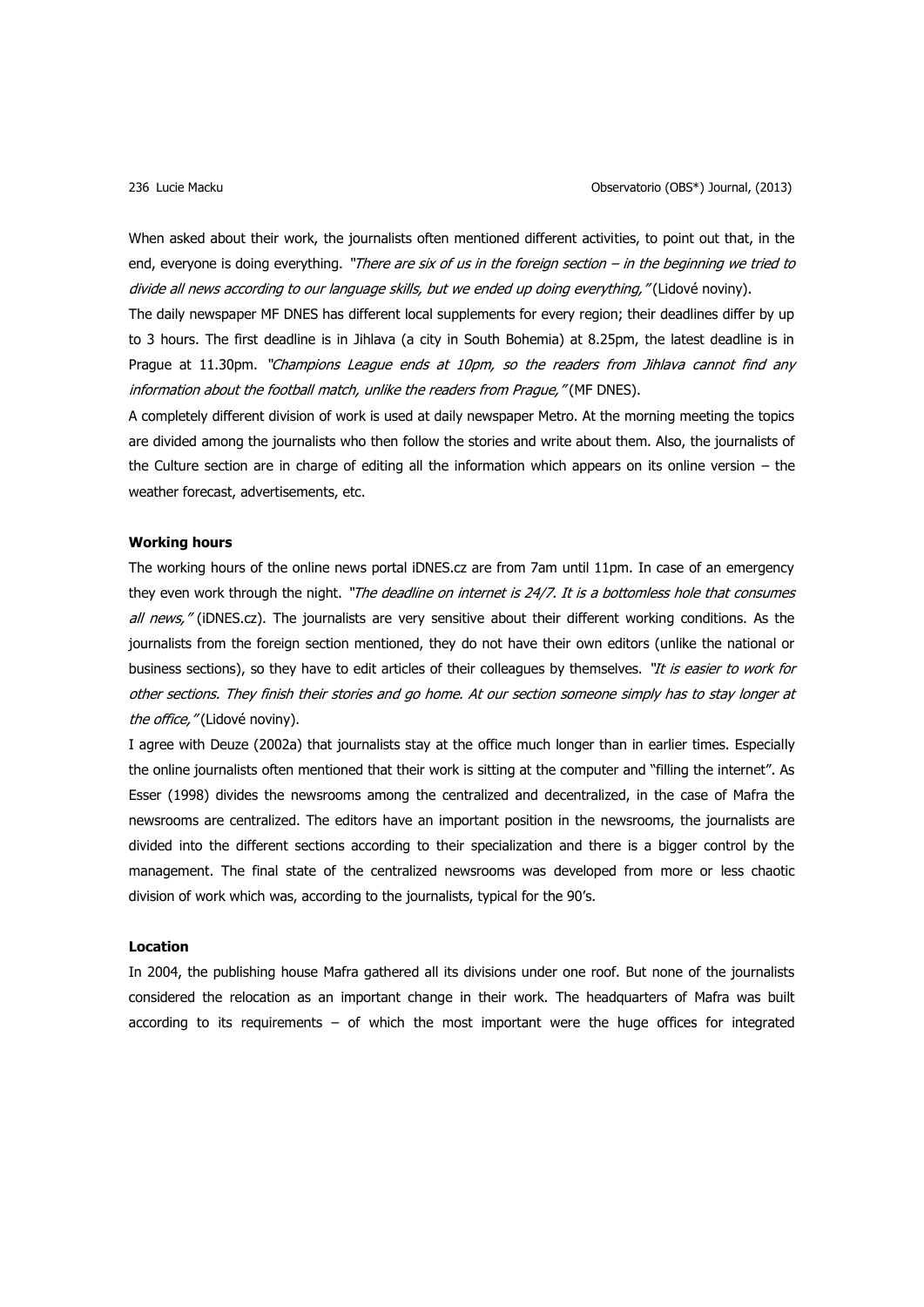newsrooms. "There are huge screens showing how much are the articles of iDNES.cz read. If we see that some story is incredibly popular, we start considering putting it on the front page," (iDNES.cz).

The other journalists do not agree with it and say that online and print news have completely different audience. "The rule that "what works for the internet, will work for print" doesn't work," (MF DNES). During the moving several decisions had to be made about the placement of the newsroom of iDNES – if it should be closer to the IT department or to the print version's newsroom. Finally, it was decided to put it closer to the print section. "The reason was simple – the online journalists could better access the information they needed," (MF DNES).

The integrated newsrooms were finished in 2007 (for MF DNES and iDNES.cz) and in 2009 (for Lidové noviny and Lidovky.cz). Since the introduction of integrated newsrooms, the journalists are encouraged to do more multimedia contributions. The supplements are based in different parts of the building and are not part of the big newsrooms. "I (a journalist from the supplement section) don't enter the main newsroom, I would get lost in there. I go there only for the meetings and I don't like that place," (Lidové noviny). Some journalists do not like the integrated newsroom, others do not mind it.

From all the divisions of Mafra, only the TV station Óčko is based in a different building. The rest of the media outlets remain at the main headquarters. The journalists often mentioned this as the reason for not cooperating. Most of the journalists agreed that the managers of Mafra are not interested in their program – what they play, write or screen – the most important for them are the results. "We cannot lose our listeners, only then they (the managers) would start to be interested in our work,"(Óčko).

The staff of the newspapers (MF DNES and Lidové noviny) consists of twice as many people than it did 10 years ago. Mostly it is because of the number of supplements; especially at MF DNES, which has several of them every day. They say it is a benefit for their readers and that otherwise they could lose them.

#### **Outside pressures**

As the influence of the internet grows, new challenges for journalists appear. The journalists often mentioned the "dumbing down" of the nation. "Ten years ago we would use different words, now we are aware of the fact that 89% of our readers do not understand many of the words, so we try to write simple articles," (Lidovky.cz).

Journalists from online divisions often mentioned that they feel under bigger stress than their counterparts from the print version, the reason is simple – everyone can immediately see everything they publish on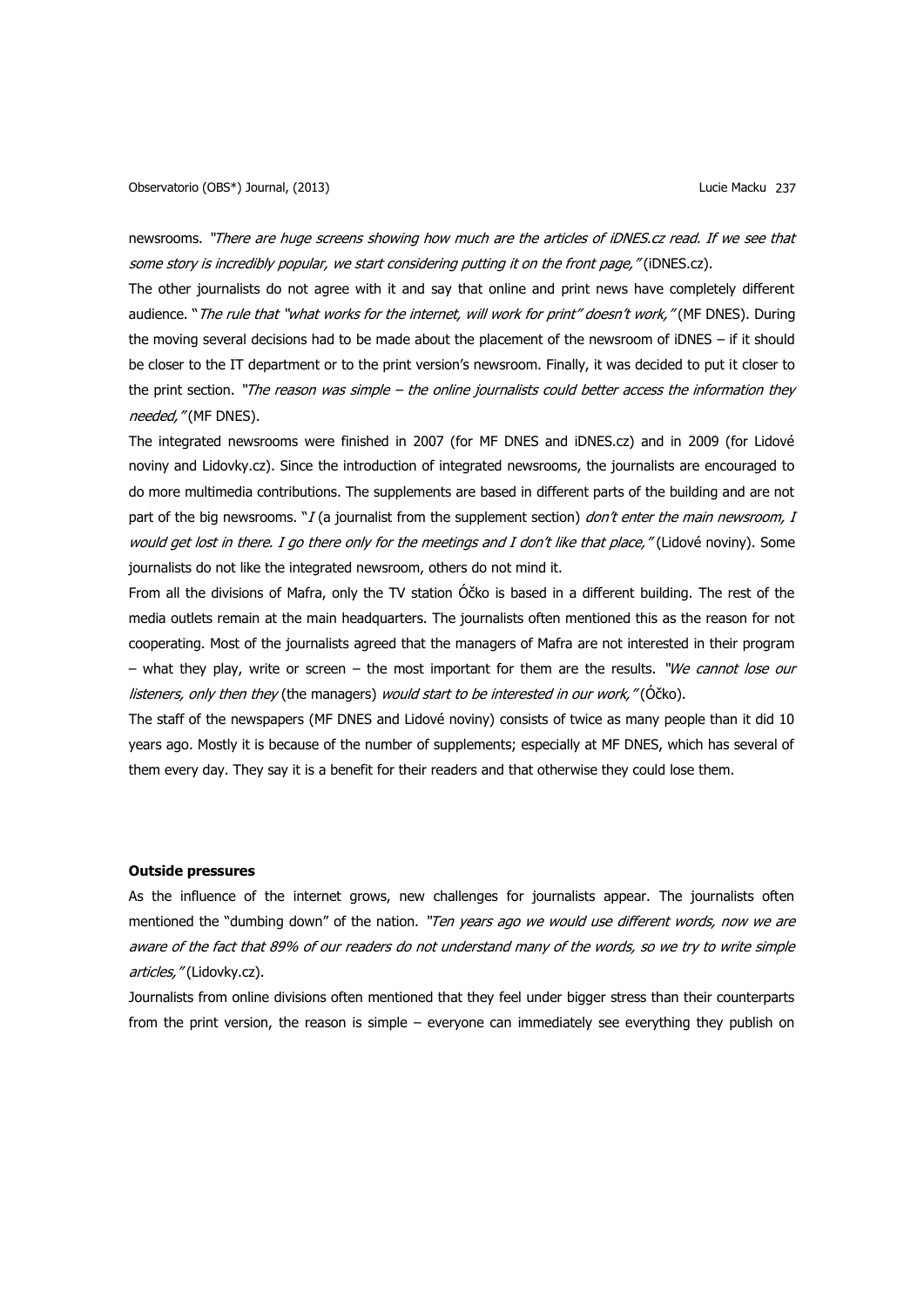internet, so they are more worried about critics. "Everyone is watching us, we are under permanent observation," (iDNES.cz).

The journalists often mentioned the case of media partnership (sponsorship of an event) which they described as the "necessary evil". They say they had to deal with it more often in previous times, now they believe it got better and remains a responsibility of their editor-in-chief.

As Ryfe (2009) describes, journalists very often have a negative feeling toward any possible change. The interviewed journalists felt very offended by changes of the lay-out they use or of the length/position of their section. Although Mafra invested a lot of money into integrated newsrooms with the view of deeper cooperation between their media outlets, the journalists did not consider it as a big change, because they believed that for most of them nothing really changed.

Donsbach (2004) says journalists are under permanent pressure, caused either by limited time or by competition from other journalists. For example, the screens in the main newsrooms show the other online news too, so the journalists are under permanent pressure to be the first to bring the news. The journalists often mentioned the changes of the audience and called for more research of the current audience. "The audience is changing, and we need to change with them," (Lidové noviny).

### **Perception of journalist's prestige**

During the interviews, the journalists were asked about the most prestigious position at the Mafra publishing house. As illustrated in Graph 1, 34 journalists said that the most prestigious position is to be a political commentator at MF DNES or iDNES.cz, the second most prestigious position is to work as a news journalist for MF DNES and iDNES.cz (according to 28 journalists) and the third is to work for MF DNES or iDNES.cz. The least prestigious position in the eyes of the journalists is to work for the entertainment outlets – especially the supplements and the TV station.

Political commentator was the only position at Mafra which the journalists connected with the term "buying journalists". An example is the first "purchase" of a political commentator for the online portal iDNES.cz. "The political reporters and commentators are the most important – they have all the contacts, thanks to them we get the news, we know who is going to resign and who is not," (iDNES.cz).

Another sign of the prestige in the newsroom is how the sections follow in the regular meetings. "The national news are always first, then come the business, foreign, sport, and culture sections and then all the supplements," (Lidové noviny). Among the supplement magazines, the most prestigious is the one with the TV guide because it raises the circulation. The circulation of the newspaper is double on the days they have are sold with this supplement (MF DNES on Thursday, Lidové Noviny on Friday, Metro does not have a special supplement magazine.)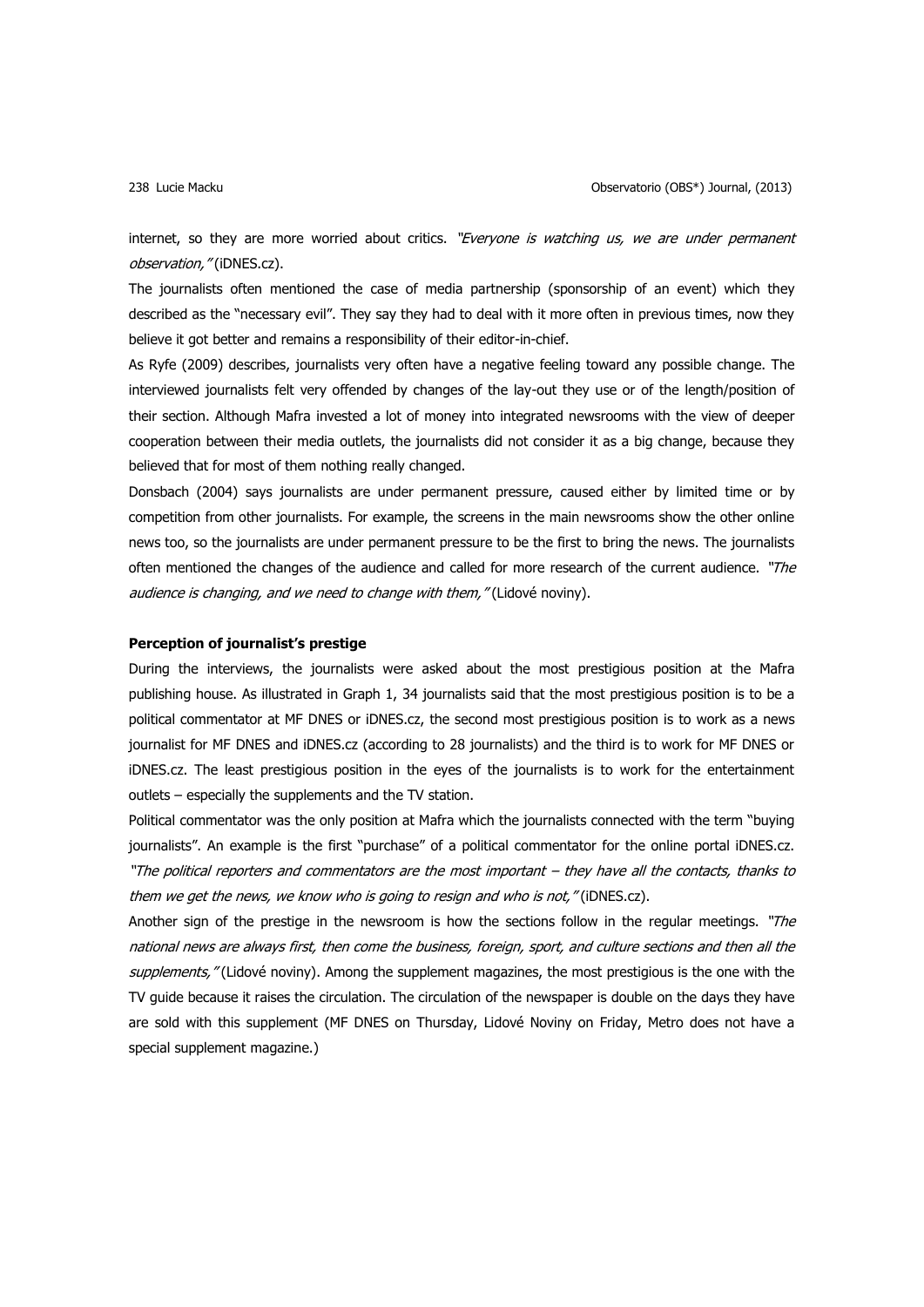The journalists from MF DNES mentioned the division according to the skill of the journalists. "*Every* newsroom has its own stars and laborers. A star has a natural talent and does not need as much time to write stories. A laborer does not have the talent and must write as many articles as possible. At the national section we have around 25 people, a quarter of them are stars, and the rest are just laborers. This system has a lot of advantages - the stars are a motivation for the laborers, as in the rest of the world," (MF DNES). The impact of "going online" is apparent in all the different divisions of Mafra. Older journalists leave the newsroom and are replaced by new, younger journalists, who are more comfortable using multimedia.

The most prestigious positions at Mafra are in MF DNES and iDNES.cz. When journalists from other media outlets talk about news, they mean these two divisions without directly mentioning them. They never mean the competition – Lidové noviny or Metro. "There is a permanent feeling in the newsroom that the most prestigious position is to be in the news. Nothing is more," (MF DNES). The most prestigious positions in these two divisions are the news sectors - especially the reportages. "We created new journalistic genres such as the online reportage," (iDNES.cz).

As the main pressures upon them, the online journalists mentioned time pressure, the need for exclusiveness, cooperation with the print section, interactivity and popularity of an article. For print journalists the biggest pressure was in exclusiveness, strong story and deep analysis. Internet and print journalists differed in the way they evaluate their own articles. Internet journalists evaluate their articles according to speed, quality of writing and especially the number of page views. On the other hand, print journalists mention these factors for evaluation of articles: the opinion of their colleagues, the position in the paper and their own judgment of the article. Morning meetings are the most important for the print journalists because they evaluate the last issue at the meeting.

# **Identification of the journalist with the newspapers/radio/TV/publishing house**

When explaining their work, the journalists often compared their work to other sections, or mentioned their position in Mafra. The journalists often use very expressive words when describing their work. "The work of online journalists is done while sitting at a desk with a computer. Most of the time we never leave the office, it is more the task of print journalists, "(Lidovky.cz).

A word used very often by all the journalists was "independence". Almost everyone mentioned that they are very anonymous. When asked about the difference between online and print journalism, all the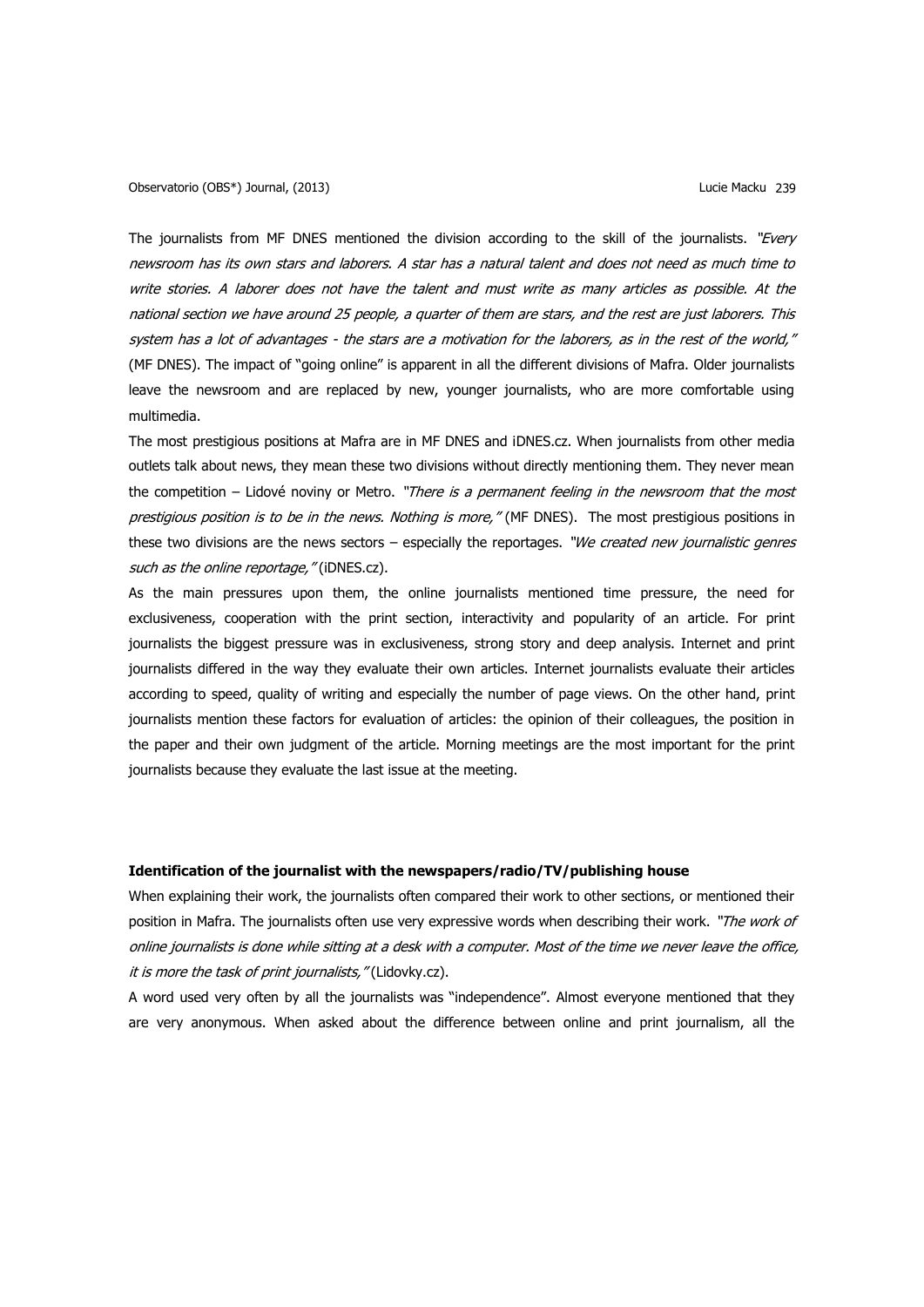journalists answered that the online version must be "now and here," unlike the print which should have deeper analyses.

In the case of MF DNES and iDNES.cz, they use each other in different way. Print journalists serve as a primary source of information; they work outside the newsroom more often, looking for the information. Then they pass it to their online colleagues who write the stories and finally the print use the online articles as sources for deeper analyses, enriched with some new data. "The print uses us as a press agency. We give them facts," (iDNES.cz). As the Graph 2 shows, the cooperation between MF DNES and iDNES.cz works on a very stable basis.

# **Graph 2 - Most common cooperation between print and online journalists in MF DNES and iDNES.cz**



Source: own elaboration

"Sometimes we make fun and say that one day everyone will end online," (MF DNES). On the other hand the journalists often mention that MF DNES is not so serious anymore. According to them there is a lot of infotainment. Even the journalists from MF DNES admit that they are changing to resemble the more popular newspapers. "We want to be the mainstream," (MF DNES).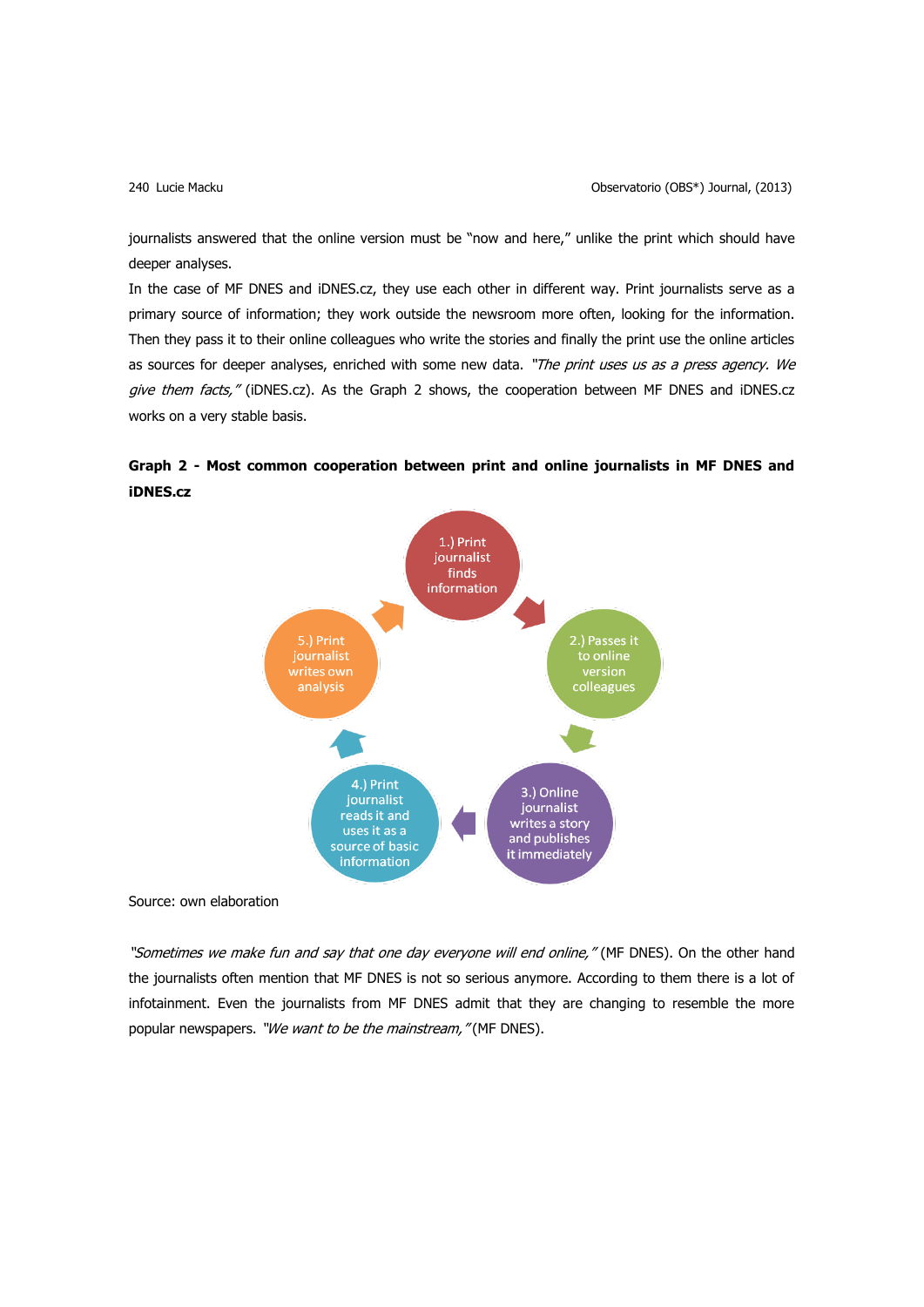Very aware of their position on the market were the journalists from Metro. "We are huge; we have access to international databases full of the articles and interviews. We can choose whatever we want from it," (Metro). The journalists from Metro were the only ones who were worried about the distribution channels; no one else mentioned it. "Every morning we deal with the same problem – only retired people and workers take it so early in the morning and then it is gone. We cannot get to other audience, "(Metro). The big difference among journalists was their dealing with routine. Some of them considered it as the "way to hell", while others compared making newspapers to a routine. "It is an everyday routine. Only the topics are changing. The longer you work as the journalist, the more routine it is for you," (Lidové noviny). On the other hand, journalists from radio or TV stations did not feel so much routine in their work as their colleagues from news. Many journalists were remembering their beginnings, when it was all about a group of people who wanted to change something. "We were full of enthusiasm, we wanted to make things. Now it is more about the talking heads," (Expres). On the contrary, the journalists from some supplement magazines were not so excited about their beginnings. "It was the idea of the manager. Supplements for women are always very successful and attract special advertising companies," (MF DNES).

All the journalists were worried about the bigger integration in the newsrooms, which for them means job loss. Another things they were worried was the power of the internet. "The technological revolution is much faster than everyone expected." "Print newspapers needed 100-150 years to get settled to current level. It took us only 10 years," (iDNES.cz).

# **Conclusion:**

Journalists do not consider integrated newsrooms as something that would influence their work. They pay more attention to the length of their section or the position of their section in the newspapers or a TV/radio program.

There is no relation to the publishing house, or to other newsrooms or sections. The only exception is the cooperation among print and online journalists in two divisions – MF DNES and iDNES.cz. Apart from the main rule "online goes first", there are no rules for journalists in integrated newsrooms.

As Russo (1998) and Deuze (2002a) state, the journalists identify themselves with their profession, not with the publishing house. And I would like to add, that they identify not only with the profession but rather with their own position and a specific section. There is no connection between the sections, supplements or different parts of programs. The only thing they regard as cooperation is cross-promotion, which I do not consider as cooperation.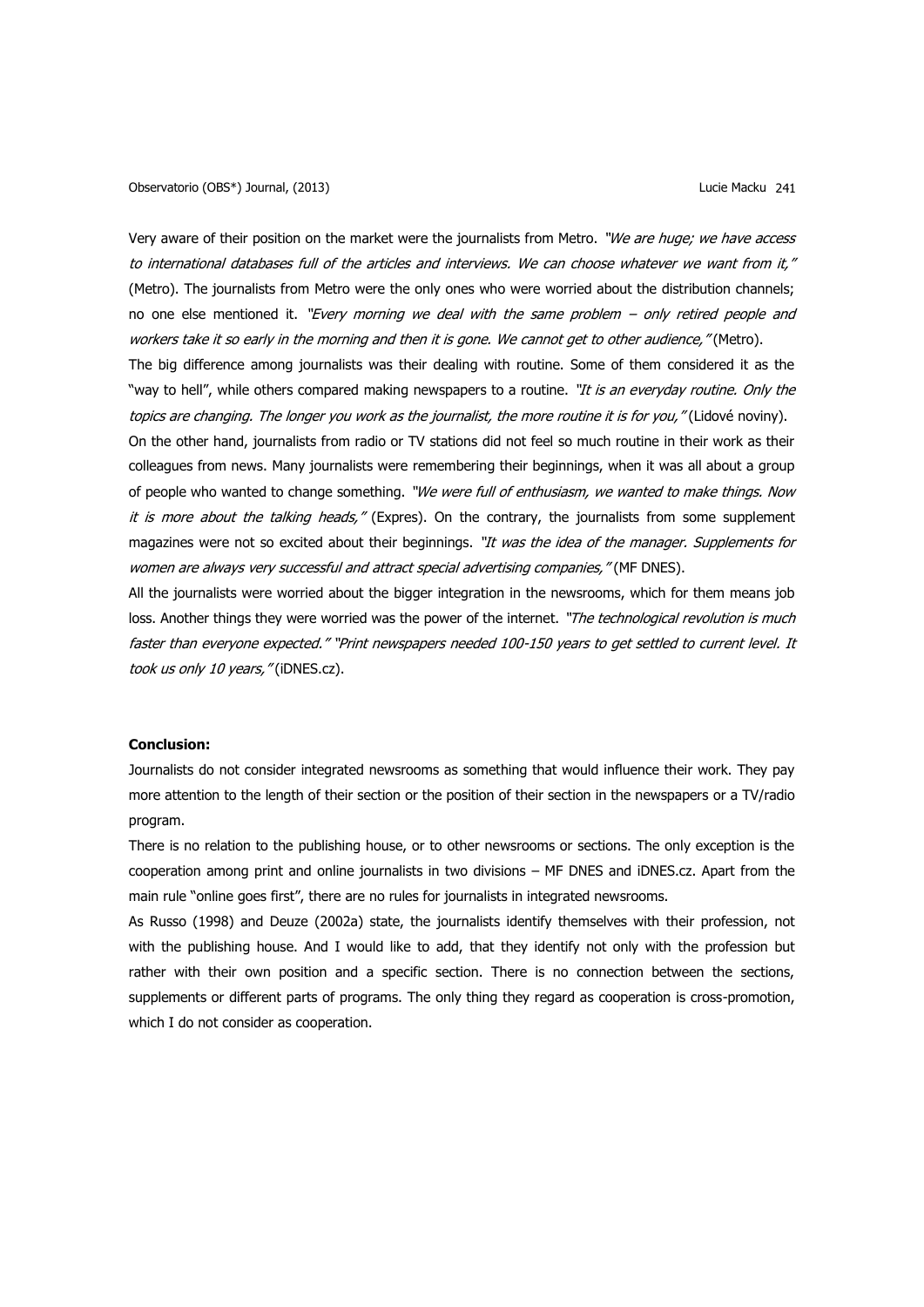When thinking about the competition, the journalists only considered newsrooms of the same size (they did not want to compare smaller with bigger) and the price of the media outlet (no one considered Metro as a rival since it is free).

The importance of the business section has grown which might be the result of the economic crisis at that time. I found the way the journalists described their work very interesting – almost all of them told me the same story without a happy ending – some group of friends started working together, it was a lot of fun, a great challenge – but then it changed and now it is all about business, circulation or the number of page views.

### **Author's note:**

At the end of 2012 the management of Mafra publishing house announced the merger of certain parts of the editorial teams of MF DNES and Lidové Noviny, creating shared sections for foreign news, sport and photo division. Reporters of both newspapers were dismayed by this measure.

# **Bibliography:**

AVILÉS, J.A. a CARVAJAL, M. (2008): Integrated and Cross-Media Newsroom Convergence. In: Convergence: The International Journal of Research into New Media Technologies, 2008, vol. 14(2): 221- 239.

COHEN, S. a YOUNG, J. (eds.) (1981): The Manufacture of News: Deviance, Social Problems and the Mass Media. London: Constable.

DEUZE, M. (2002a): Journalists in the Netherlands. Amsterdam: Aksant.

DEUZE, M. (2002b): National News Cultures: A Comparison of Dutch, German, British, Australian an US journalists. In: Journalism and Mass Media Communication Quarterly, 2002, 79(1): 134-149.

DEUZE, M. (2007): Media Work. Cambridge, Malden: Polity Press. DEUZE, M., MARJORIBANKS, T. (2009): Newswork. In: Journalism, 2009, vol.10(5): 555-561.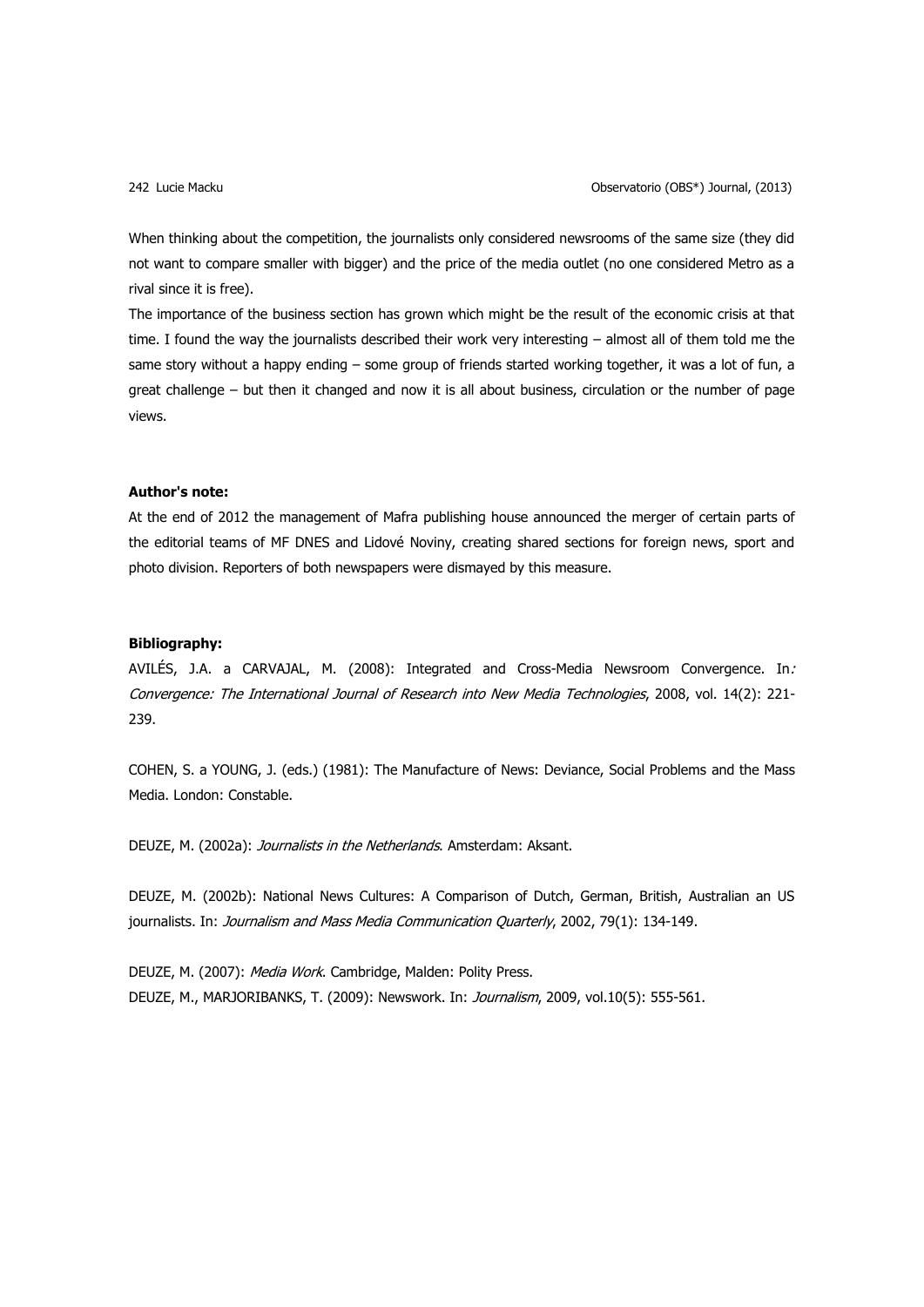Observatorio (OBS\*) Journal, (2013) Lucie Macku 243

DICKINSON, R. (2007): Accomplishing Journalism: Towards a Revived Sociology of Media Occupation. In: Cultural Sociology, 2007, vol. 1 (2): 189-208.

DONSBACH, W. (2004): Psychology of News Decisions: Factors behind Journalists' Professional Behavior. In: Journalism, 2004, vol. 5(2): 131-157.

ESSER, F. (1998): Editorial Structures and Work Principles in British and German Newsrooms. In: European Journal of Communication, 1998, vol.13:375-405.

GLASER, B., STRAUSS A. (2009): Discovery of Grounded Theory: Strategies for Qualitative Research. New Jersey: Aldine Transactions.

GLASER, B. (1998): *Doing Grounded Theory - Issues and Discussions.* Mill Valley, CA: Sociology Press.

ROSTEN, L. (1974): The Washington Correspondents. New York: Arne Press.

RUSSO, T.C. (1998): Organizational and Professional Identification: A Case of Newspaper Journalists. In: Management Communication Quarterly, 1998, vol.12(1): 72-111.

RYFE, D. (2009a): Broader and Deeper: A Study of Newsroom Culture in a Time of Change. In: *Journalism*, 2009, vol. 10(2): 197-216.

RYFE, D. (2009b): Structure, agency, and change in an American newsroom. In: *Journalism*, 2009, vol.10(5): 665-683.

SCHUDSON, M. (2003): The Sociology of News. London, New York: W.W.Norton&Company.

SCHUDSON, M. (2005): Four Approaches to the Sociology of News. In: CURRAN, J. a GUREVITCH (eds.): Mass Media and Society. London: Arnold.

STRAUSS, A., CORBIN, J. (1990). Basics of Qualitative Research: Grounded Theory Procedures and Techniques. London, New York: Sage.